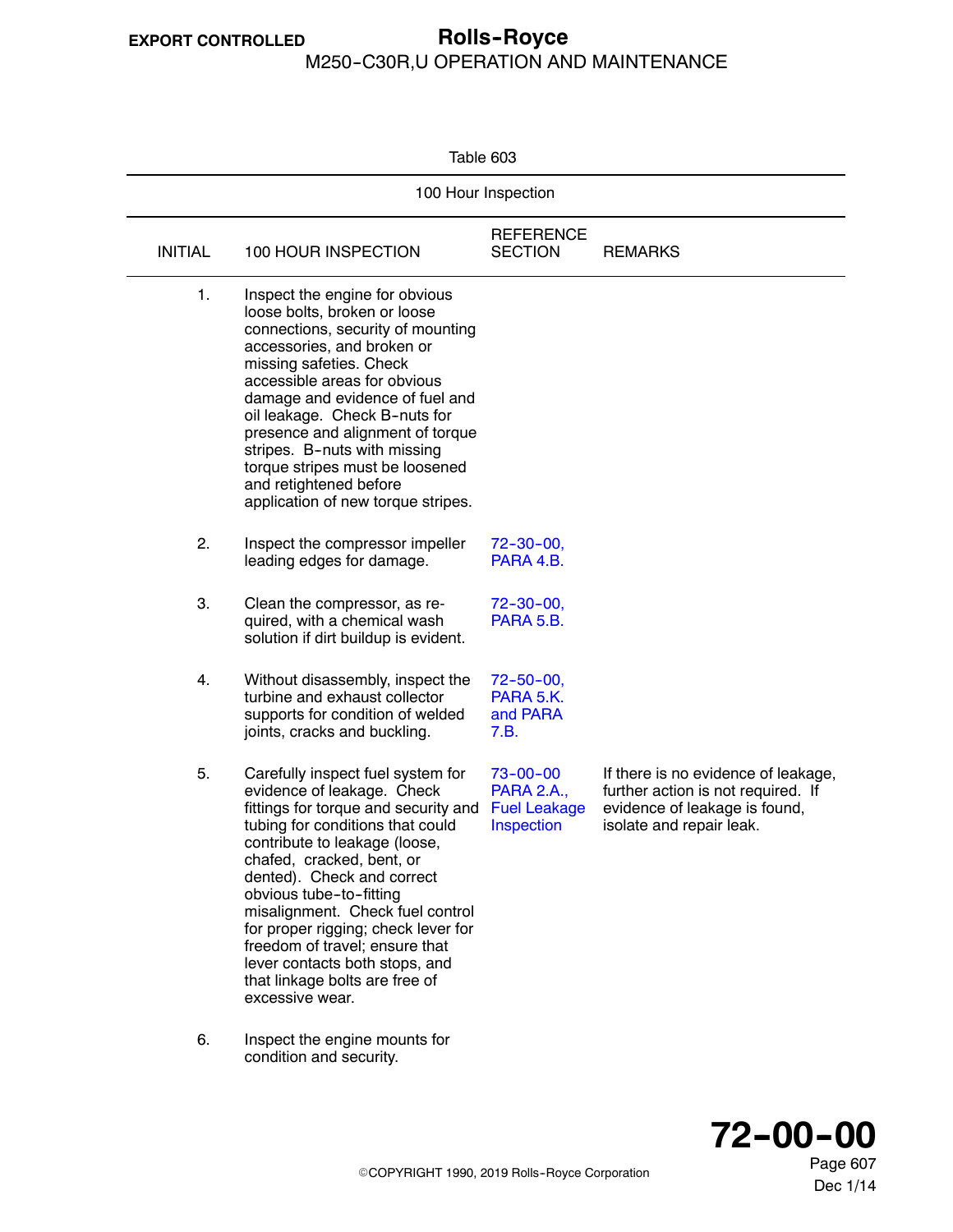# <span id="page-1-0"></span>**EXPORT CONTROLLED Rolls--Royce**

M250-C30R,U OPERATION AND MAINTENANCE

| Table 603(cont)  |                                               |                                                                                                                                                                                                                                                                                                                                            |                                                                |                                                                                                                                                                                                                                                                                                                                                                                                                                                                           |
|------------------|-----------------------------------------------|--------------------------------------------------------------------------------------------------------------------------------------------------------------------------------------------------------------------------------------------------------------------------------------------------------------------------------------------|----------------------------------------------------------------|---------------------------------------------------------------------------------------------------------------------------------------------------------------------------------------------------------------------------------------------------------------------------------------------------------------------------------------------------------------------------------------------------------------------------------------------------------------------------|
| <b>INITIAL</b>   |                                               | 100 HOUR INSPECTION                                                                                                                                                                                                                                                                                                                        | <b>REFERENCE</b><br><b>SECTION</b>                             | <b>REMARKS</b>                                                                                                                                                                                                                                                                                                                                                                                                                                                            |
| $\overline{7}$ . | Visually inspect the outer<br>removed OCCs.   | combustion case (sheet metal<br>and weld seams) in the area of<br>the igniter plugs, dummy plug,<br>drain valves, fuel nozzle bosses,<br>armpit brae patch, and adjacent<br>areas. Use a bright light and<br>mirror as necessary. The OCC<br>does not have to be removed.<br>Perform a Leak Tec check for<br>installed OCCs and an FPI for | $72 - 40 - 00,$<br>PARA 2.B.(1)                                |                                                                                                                                                                                                                                                                                                                                                                                                                                                                           |
| 8.               | <u>CAUTION:</u>                               | Inspect electrical harness for<br>loose, chafed, frayed, or broken<br>wires and loose connectors.<br>OIL SYSTEM PROBLEMS AND MUST BE CORRECTED.                                                                                                                                                                                            |                                                                | NORMAL ENGINES USE A MINIMAL AMOUNT OF OIL. HOWEVER,<br>ANY SUDDEN INCREASE IN OIL CONSUMPTION IS INDICATIVE OF                                                                                                                                                                                                                                                                                                                                                           |
| 9.               | Check oil supply level.                       |                                                                                                                                                                                                                                                                                                                                            | $72 - 00 - 00$ ,<br><b>Table 101,</b><br>Trouble-<br>shooting. | If the engine has been idle for<br>more than 15 minutes, motor the<br>engine for 30 seconds to<br>scavenge any oil that can have<br>drained into the gearbox from the<br>oil tank. Failure to completely<br>scavenge the oil from the gearbox<br>will cause a false indication of<br>high oil consumption.                                                                                                                                                                |
|                  |                                               | NOTE: Check oil supply level within 15 minutes of engine shutdown.                                                                                                                                                                                                                                                                         |                                                                |                                                                                                                                                                                                                                                                                                                                                                                                                                                                           |
| 10.              | Inspect for extension of<br>clean oil filter. | impending oil filter bypass<br>indicator. If indicator is extended,                                                                                                                                                                                                                                                                        | $72 - 60 - 00$ ,<br>PARA 1.C.                                  | It is possible for the impending oil<br>filter bypass indicator to extend<br>during a start of a cold soaked<br>engine, giving an erroneous<br>indication of a dirty oil filter. If the<br>impending filter bypass indicator<br>is extended, run the engine until<br>the oil is at operating temperature<br>and push the indicator button in.<br>If the button remains in<br>throughout the normal speed<br>range of the engine, the filter<br>does not require cleaning. |
|                  |                                               |                                                                                                                                                                                                                                                                                                                                            |                                                                |                                                                                                                                                                                                                                                                                                                                                                                                                                                                           |



Page 608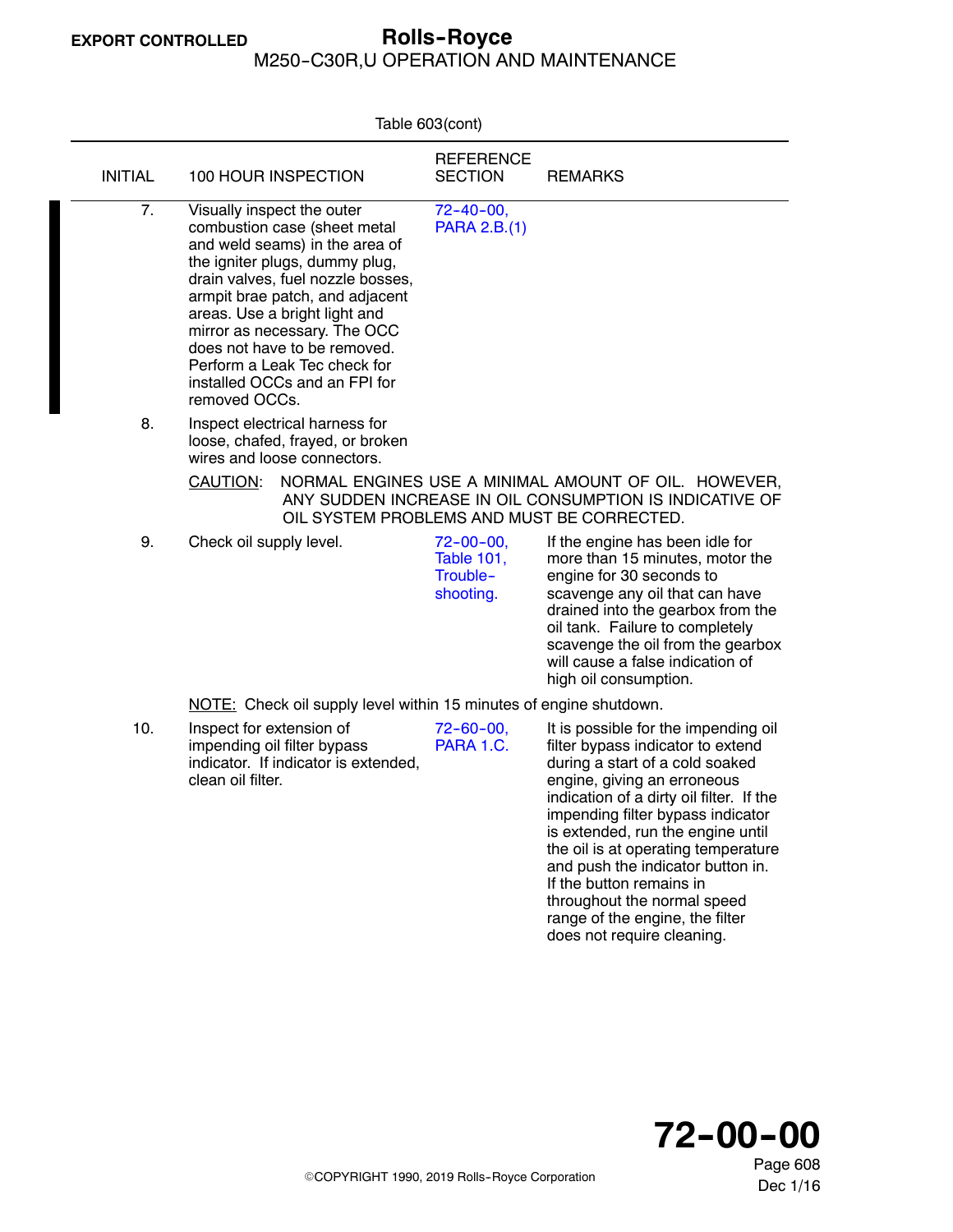## M250-C30R,U OPERATION AND MAINTENANCE

<span id="page-2-0"></span>

|                |                                                                                                                                                                                                                                                                                                                                      | Table 603(cont)                       |                                                                                                                                                                                                                                                                                                                                                                                                                                                                                  |
|----------------|--------------------------------------------------------------------------------------------------------------------------------------------------------------------------------------------------------------------------------------------------------------------------------------------------------------------------------------|---------------------------------------|----------------------------------------------------------------------------------------------------------------------------------------------------------------------------------------------------------------------------------------------------------------------------------------------------------------------------------------------------------------------------------------------------------------------------------------------------------------------------------|
| <b>INITIAL</b> | 100 HOUR INSPECTION                                                                                                                                                                                                                                                                                                                  | <b>REFERENCE</b><br><b>SECTION</b>    | <b>REMARKS</b>                                                                                                                                                                                                                                                                                                                                                                                                                                                                   |
|                | CAUTION:<br>MAINTENANCE FOLLOWING FUEL CONTAMINATION.                                                                                                                                                                                                                                                                                |                                       | WHEN THERE IS EVIDENCE THAT THE FUEL FILTER HAS BEEN BY<br>PASSED, THE GAS PRODUCER FUEL CONTROL INLET FILTER AND<br>THE FUEL NOZZLE FILTER, MUST BE CLEANED. (REFER TO SPECIAL<br>INSPECTIONS, 72-20-00, TABLE 608) IF ANY CONTAMINATION IS<br>FOUND IN THE FUEL NOZZLE FILTER, THIS WILL REQUIRE THAT THE<br>FUEL CONTROL BE SENT TO AN AUTHORIZED REPAIR FACILITY<br>FOR INTERNAL CLEANING. REFERENCE MUST ALSO BE MADE TO<br>THE AIRFRAME MAINTENANCE MANUAL FOR FUEL SYSTEM |
| 11.            | Inspect for extension of impend-<br>ing fuel filter bypass indicator.                                                                                                                                                                                                                                                                | $73 - 10 - 05$<br>PARA 2.             | If indicator is extended, replace<br>fuel filter.                                                                                                                                                                                                                                                                                                                                                                                                                                |
|                |                                                                                                                                                                                                                                                                                                                                      | $73 - 20 - 02$ ,<br>PARA 5.A.         | Inspect the fuel filter in the fuel<br>control and in the fuel nozzle.<br>Ground run engine to assure<br>proper operation of control sys-<br>tem.                                                                                                                                                                                                                                                                                                                                |
| 11A            | Clean and inspect the fuel nozzle. 73-10-03                                                                                                                                                                                                                                                                                          |                                       | Install fuel nozzle with proper<br>number of spacers.                                                                                                                                                                                                                                                                                                                                                                                                                            |
| 12.            | Record component changes,<br>inspections, and compliance with<br>technical instructions as required.<br>Report engine difficulties to<br>Rolls-Royce and/or Authorized<br>Maintenance Center (AMC) on a<br>Field Service Report (FSR)<br>submitted on FAST @<br><https: fast.aeromanager-online.<br="">com&gt; as required.</https:> |                                       |                                                                                                                                                                                                                                                                                                                                                                                                                                                                                  |
| 13.            | Without disassembly, check the<br>compressor discharge air tubes.<br>Inspect for air leaks, dents,<br>cracks, chafing, and proper<br>clamping.                                                                                                                                                                                       | $72 - 40 - 00$ ,<br><b>Table 203.</b> |                                                                                                                                                                                                                                                                                                                                                                                                                                                                                  |
| 14.            | Inspect compressor scroll for<br>cracks. Pay particular attention to<br>welded areas.                                                                                                                                                                                                                                                |                                       |                                                                                                                                                                                                                                                                                                                                                                                                                                                                                  |
| 15.            | Clean the burner drain valve.                                                                                                                                                                                                                                                                                                        | $72 - 40 - 00$<br>PARA 3.             | Ensure that the airframe<br>overboard is clear. Refer to<br>aircraft manual for maintenance<br>procedures.                                                                                                                                                                                                                                                                                                                                                                       |
| 16.            | Inspect the anti-icing and<br>overspeed solenoid valves for<br>loose, chafed, frayed or broken<br>wires, loose connections and<br>security of attachment.                                                                                                                                                                            |                                       |                                                                                                                                                                                                                                                                                                                                                                                                                                                                                  |



Page 609 Dec 1/18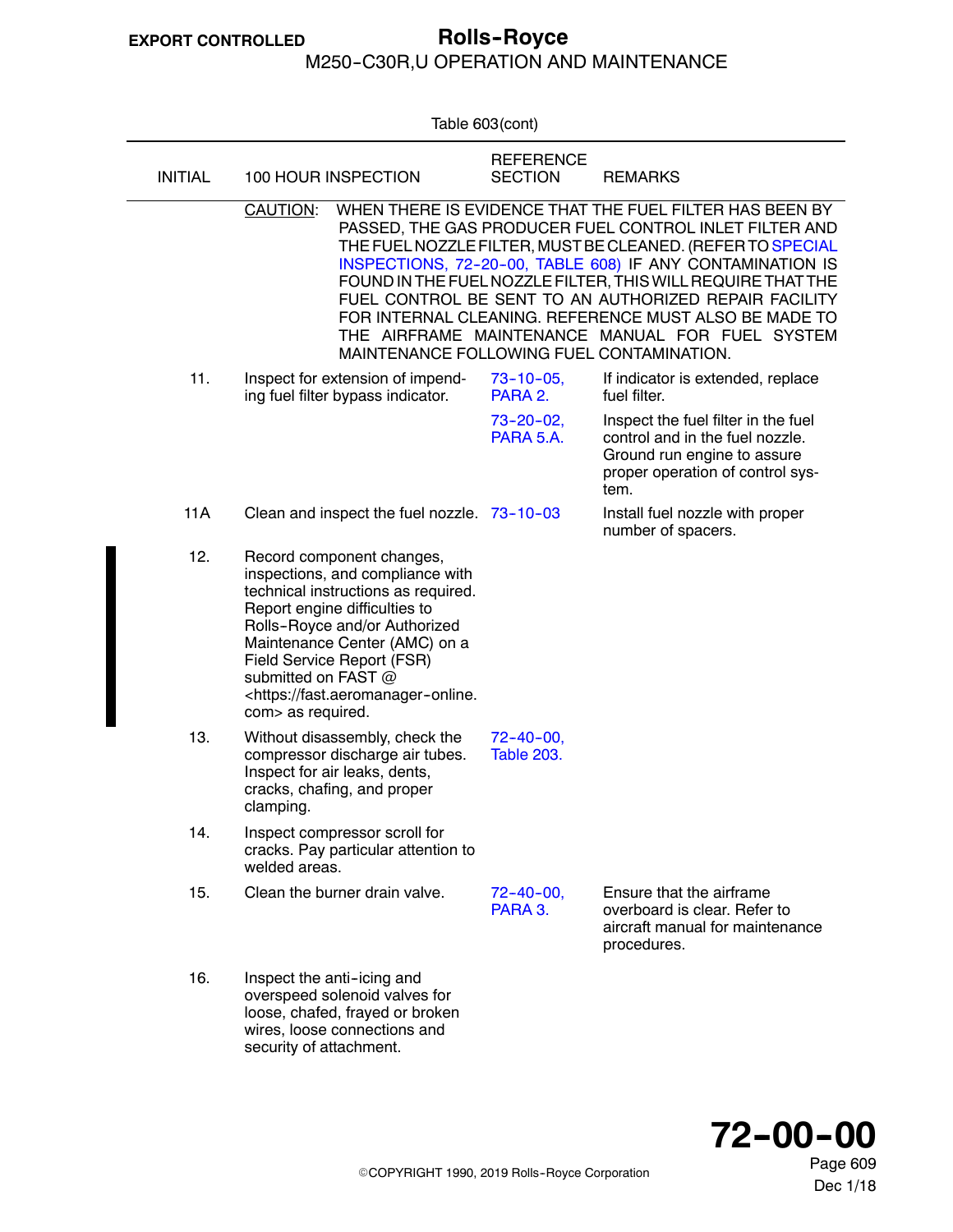#### **EXPORT CONTROLLED Rolls--Royce** M250-C30R,U OPERATION AND MAINTENANCE

| Table 603(cont) |                                                                                                                                                                       |                                      |                                                                                                                                            |  |
|-----------------|-----------------------------------------------------------------------------------------------------------------------------------------------------------------------|--------------------------------------|--------------------------------------------------------------------------------------------------------------------------------------------|--|
| <b>INITIAL</b>  | 100 HOUR INSPECTION                                                                                                                                                   | <b>REFERENCE</b><br><b>SECTION</b>   | <b>REMARKS</b>                                                                                                                             |  |
| 17.             | Inspect the horizontal and vertical<br>$72 - 50 - 00$<br>firewall shields for cracks.<br>PARA 5.J.                                                                    |                                      | NOTE: Continued sheet metal or<br>tube cracking can be an<br>indication of excessive engine,<br>engine accessory or airframe<br>vibration. |  |
| 18.             | Check fuel control for proper<br>rigging.                                                                                                                             | $73 - 20 - 02$ ,<br>PARA 2.C.        |                                                                                                                                            |  |
| 19.             | On power and accessory gearbox<br>cover, check the applied torque<br>on all turbine and exhaust<br>collector support-to-gearbox<br>retaining nuts.                    | $72 - 50 - 00$ ,<br>PARA 1.B.        | Torque must be 120-150 lb in.<br>(14-17 N·m). Compliance with<br>M250 CEB-72-3017 cancels this<br>periodic inspection requirement.         |  |
| 20.             | Remove, clean, operationally test,<br>and reinstall the magnetic drain<br>plugs:<br>a. Inspect the locking pins                                                       | $72 - 00 - 00$<br>PARA 8.E.          | Torque 60-80 lb in.<br>$(6.8 - 9.0 N·m)$ .<br>No cracks are acceptable. Check<br>each chip detector separately.                            |  |
| 21.             | and flanged inserts for wear.<br>Inspect ignition lead for burning,<br>chafing or cracking of conduit.<br>Also, check for loose connectors<br>and/or broken lockwire. | 74-20-02,<br>PARA 2.                 |                                                                                                                                            |  |
|                 | Perform operational check of<br>ignitor.                                                                                                                              | 74-20-01.<br>PARA 2.B.               |                                                                                                                                            |  |
| 22.             | Remove, inspect, clean and<br>reinstall the oil filter.                                                                                                               | $72 - 60 - 00$ ,<br>PARA 1.C.        |                                                                                                                                            |  |
| 23.             | Measure and record power<br>turbine support pressure oil<br>nozzle flow from scavenge oil<br>strut. Record and retain flow<br>record.                                 | $72 - 50 - 00$ ,<br><b>PARA 5.E.</b> | While motoring N1 to 16-18%,<br>the minimum flow is 90 cc in 15<br>seconds.                                                                |  |
|                 | <b>Flow</b>                                                                                                                                                           |                                      |                                                                                                                                            |  |

Compare with previous flow. Any large deviation could indicate carbon buildup.

**72--00--00**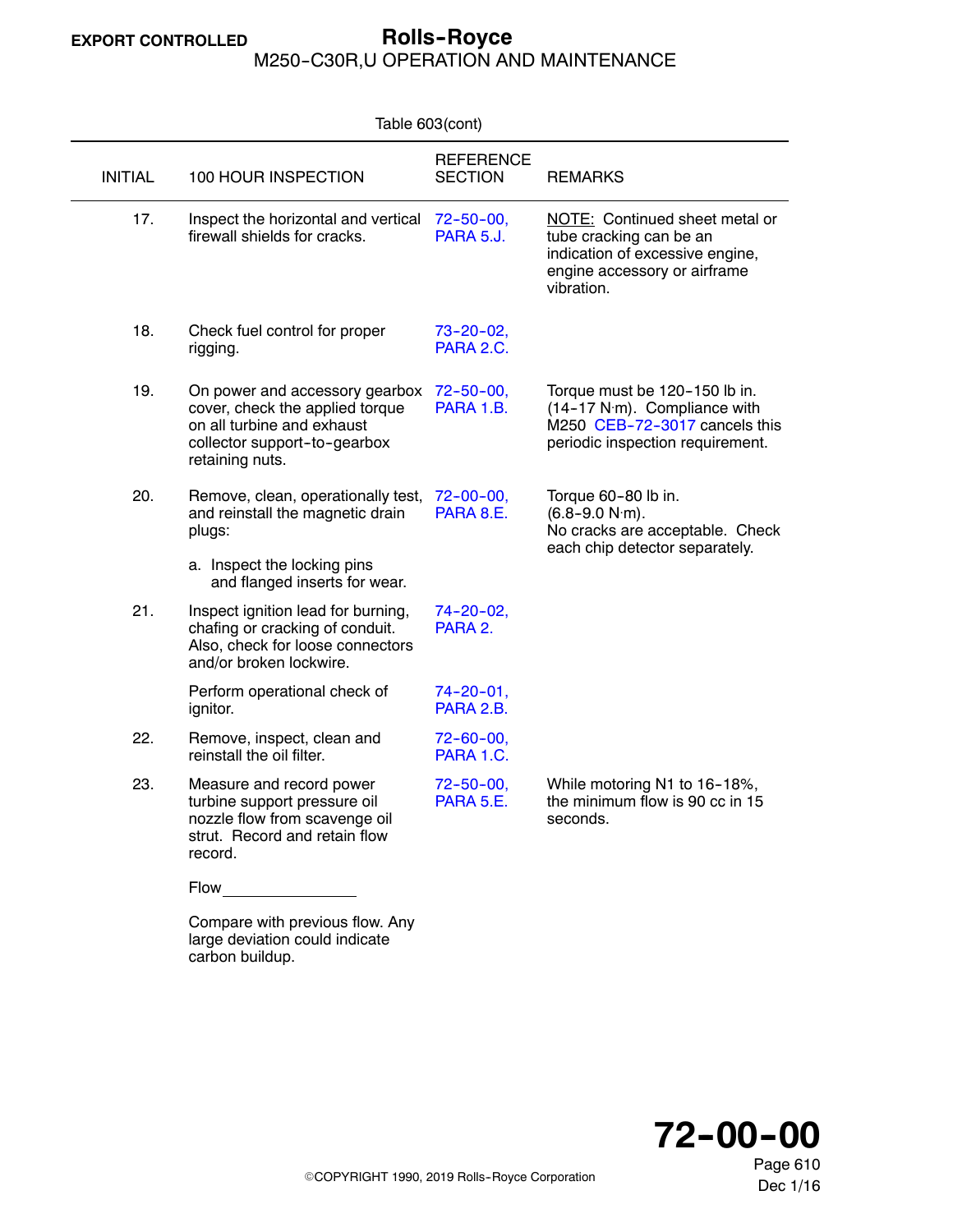$\blacksquare$ 

## <span id="page-4-0"></span>**EXPORT CONTROLLED Rolls--Royce** M250-C30R,U OPERATION AND MAINTENANCE

| Table 603(cont) |                                                                                  |                                                       |                                                                                                                                                                                                                                                                                                           |  |
|-----------------|----------------------------------------------------------------------------------|-------------------------------------------------------|-----------------------------------------------------------------------------------------------------------------------------------------------------------------------------------------------------------------------------------------------------------------------------------------------------------|--|
| <b>INITIAL</b>  | 100 HOUR INSPECTION                                                              | <b>REFERENCE</b><br><b>SECTION</b>                    | <b>REMARKS</b>                                                                                                                                                                                                                                                                                            |  |
| 24.             | Drain the oil system and refill.                                                 | $72 - 00 - 00,$<br><b>PARA 8.D.,</b><br><b>Engine</b> | 150 hours or 6 months max, time<br>limit.                                                                                                                                                                                                                                                                 |  |
|                 | Oil changed at:<br>150 hours<br>300 hours<br>600 hours                           | Servicing.                                            | NOTE: With an STC approved<br>external scavenge filter, the oil<br>change interval is 300 hours or<br>six months.                                                                                                                                                                                         |  |
|                 |                                                                                  |                                                       | NOTE: The hour and calendar<br>limit can be extended to 600<br>hours or 12 months if an external<br>oil filter of a type that has a valid<br>STC (Supplemental Type<br>Certificate) is installed on the<br>engine and if there is use of an<br>approved high thermal stability oil<br>(Third Generation). |  |
|                 |                                                                                  |                                                       | NOTE: Refer to M250<br>CSL-3126, Recommended<br>Sequence, Engine Oil Change for<br>additional instructions.                                                                                                                                                                                               |  |
| 25.             | Service oil filter                                                               | $72 - 60 - 00$<br><b>PARA 1.C.,</b>                   | If excessive carbon is found in the<br>filter, inspect the scavenge and<br>pressure oil system. Refer to<br>72-50-00, PARA 5.E., 5.F.,<br>5.G., 5.H., 6.A.                                                                                                                                                |  |
| 26.             | Remove, inspect and reinstall the<br>turbine pressure oil system check<br>valve. | $72 - 60 - 00$<br>PARA 2.H.                           | NOTE: Check Valve P/N<br>23074872 and subsequent part<br>numbers are not applicable to this<br>inspection (these valves are<br>considered "ON CONDITION").                                                                                                                                                |  |



ECOPYRIGHT 1990, 2019 Rolls--Royce Corporation

Page 611 Dec 1/16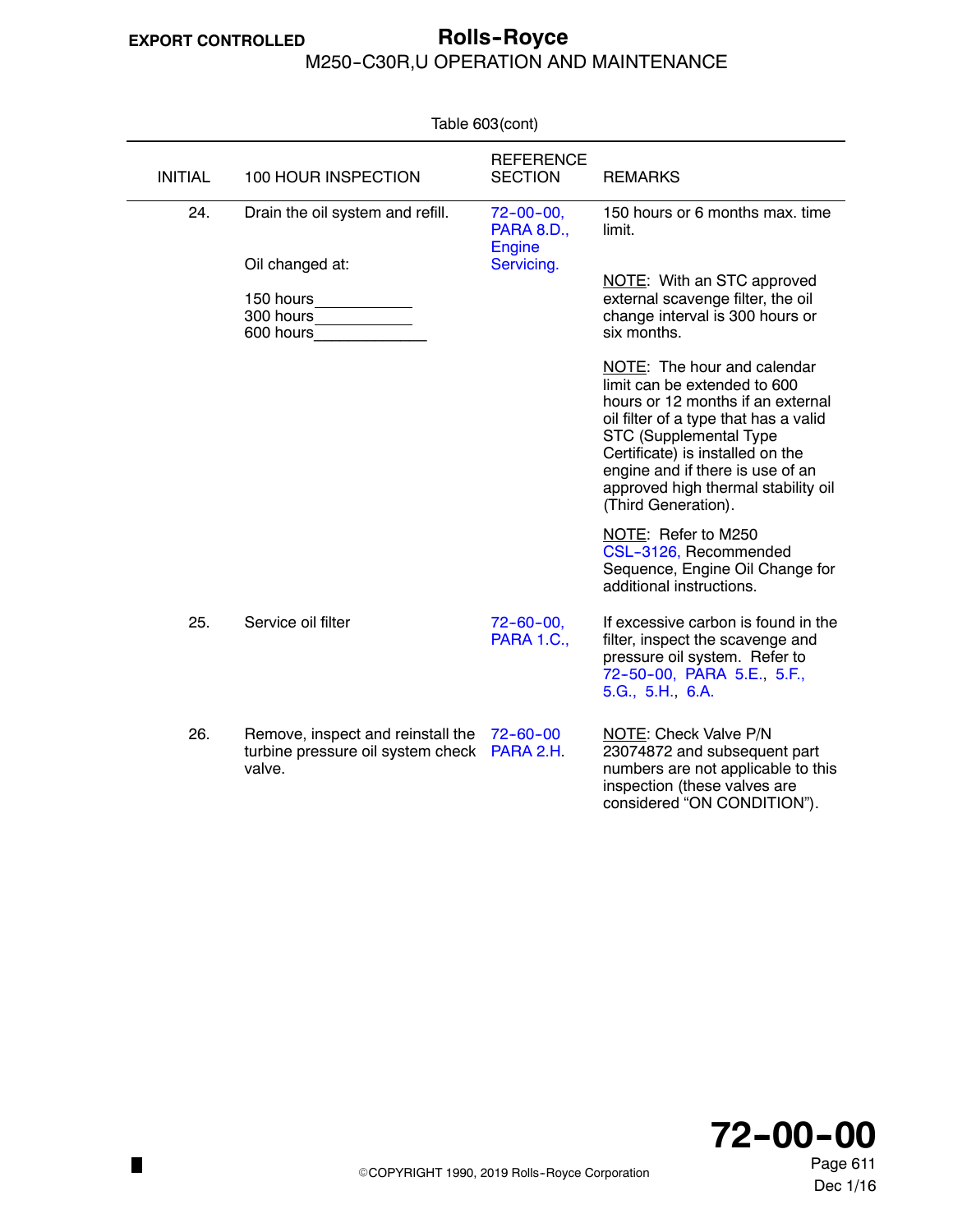## **EXPORT CONTROLLED Rolls--Royce** M250-C30R,U OPERATION AND MAINTENANCE

| Table 603(cont) |                                                                                                                                                                                                                                                                                                                                                                                                                                                          |                                                             |                |  |
|-----------------|----------------------------------------------------------------------------------------------------------------------------------------------------------------------------------------------------------------------------------------------------------------------------------------------------------------------------------------------------------------------------------------------------------------------------------------------------------|-------------------------------------------------------------|----------------|--|
| <b>INITIAL</b>  | 100 HOUR INSPECTION                                                                                                                                                                                                                                                                                                                                                                                                                                      | <b>REFERENCE</b><br><b>SECTION</b>                          | <b>REMARKS</b> |  |
| 27.             | Inspect $P_c$ filter for proper<br>clamping and security                                                                                                                                                                                                                                                                                                                                                                                                 | $73 - 20 - 03$                                              |                |  |
| 28.             | Visually inspect the outer<br>combustion case (sheet metal<br>and weld seems) for cracks. Pay<br>particular attention to the weld<br>seams in the area of the igniter<br>plugs, dummy plug, drain valves,<br>fuel nozzle bosses, armpit braze<br>patch and adjacent areas. Use a<br>bright light and mirror as<br>necessary. The OCC does not<br>have to be removed. Perform a<br>Leak Tec check for installed<br>OCC's and an FPI for removed<br>OCC's. | $72 - 40 - 00$<br>PARA 2.B.(1),<br>$(2)$ , $(3)$ and<br>(4) |                |  |

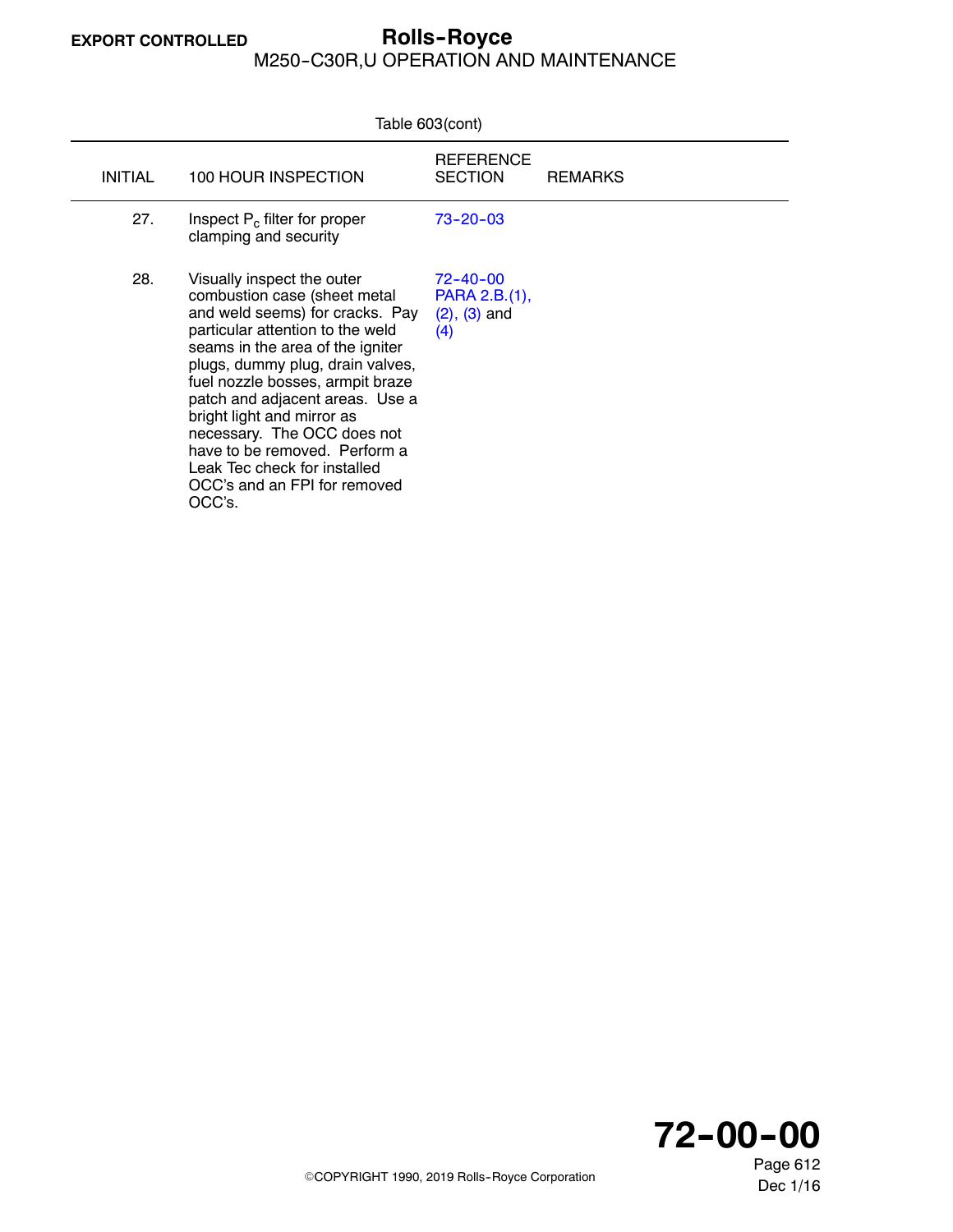# <span id="page-6-0"></span>**EXPORT CONTROLLED Rolls--Royce**

#### M250-C30R,U OPERATION AND MAINTENANCE

| Table 604      |                                                                                                                                                   |                                                                         |                                                                                                                                                            |  |
|----------------|---------------------------------------------------------------------------------------------------------------------------------------------------|-------------------------------------------------------------------------|------------------------------------------------------------------------------------------------------------------------------------------------------------|--|
|                |                                                                                                                                                   | 300 Hour Inspection                                                     |                                                                                                                                                            |  |
| <b>INITIAL</b> | 300 HOUR INSPECTION                                                                                                                               | <b>REFERENCE</b><br><b>SECTION</b>                                      | <b>REMARKS</b>                                                                                                                                             |  |
|                | In addition to the 100 hour inspection<br>items, perform the following:                                                                           |                                                                         |                                                                                                                                                            |  |
| 1.             | Inspect compressor mount for<br>cracks.                                                                                                           | $72 - 00 - 00$ ,<br>PARA 1.A.<br>(3), Engine In-<br>spection/<br>Check. |                                                                                                                                                            |  |
| 2.             | Clean power turbine support scav-<br>enge oil strut.                                                                                              | $72 - 50 - 00$ ,<br><b>PARA 5.G.</b>                                    |                                                                                                                                                            |  |
| 3.             | Clean external sump.                                                                                                                              | $72 - 50 - 00$<br>PARA 5.G.                                             |                                                                                                                                                            |  |
| 4.             | Clean No. 1 bearing oil pressure<br>reducer.                                                                                                      | $72 - 30 - 00$ ,<br>PARA 2.A.                                           | Follow procedures in compressor<br>front bearing and/or oil seal<br>replacement.                                                                           |  |
| 5.             | Clean pressure oil fitting screen<br>assembly.                                                                                                    | $72 - 50 - 00$<br>PARA 5.G.                                             |                                                                                                                                                            |  |
|                | CAUTION: EXTREME CARE MUST BE EXERCISED TO PREVENT TWISTING<br>OF OIL NOZZLE DURING REMOVAL. DO NOT ATTEMPT TO<br>STRAIGHTEN OR REUSE IF TWISTED. |                                                                         |                                                                                                                                                            |  |
| 6.             | Clean power turbine pressure oil<br>nozzle.                                                                                                       | $72 - 50 - 00$<br>PARA 5.G.                                             |                                                                                                                                                            |  |
| 7.             | Remove and disassemble fuel<br>nozzle. Clean and inspect fuel<br>nozzle filter assembly. Assemble<br>and install fuel nozzle.                     | $73 - 10 - 03$                                                          |                                                                                                                                                            |  |
| 8.             | Remove, inspect and reinstall the<br>turbine pressure oil check valve.                                                                            | $72 - 60 - 00$ ,<br>PARA 2.H.                                           | NOTE: Check Valve P/N 23074872<br>and subsequent part numbers are<br>not applicable to this inspection<br>(these valves are considered "ON<br>CONDITION"). |  |
| 9.             | Inspect the engine rear mount for<br>security and excessive bearing<br>wear.                                                                      | $72 - 00 - 00$ ,<br>PARA 1.A. (4),<br>Engine-In-<br>spection/<br>Check. |                                                                                                                                                            |  |
| 10.            | Remove, clean, inspect and<br>reinstall the $P_c$ filter.                                                                                         | $73 - 20 - 03$<br>PARA 2. and<br>3.                                     | If engine performance<br>deteriorates, P <sub>c</sub> filter cleaning<br>intervals have to be reduced.                                                     |  |



Page 613 Dec 1/16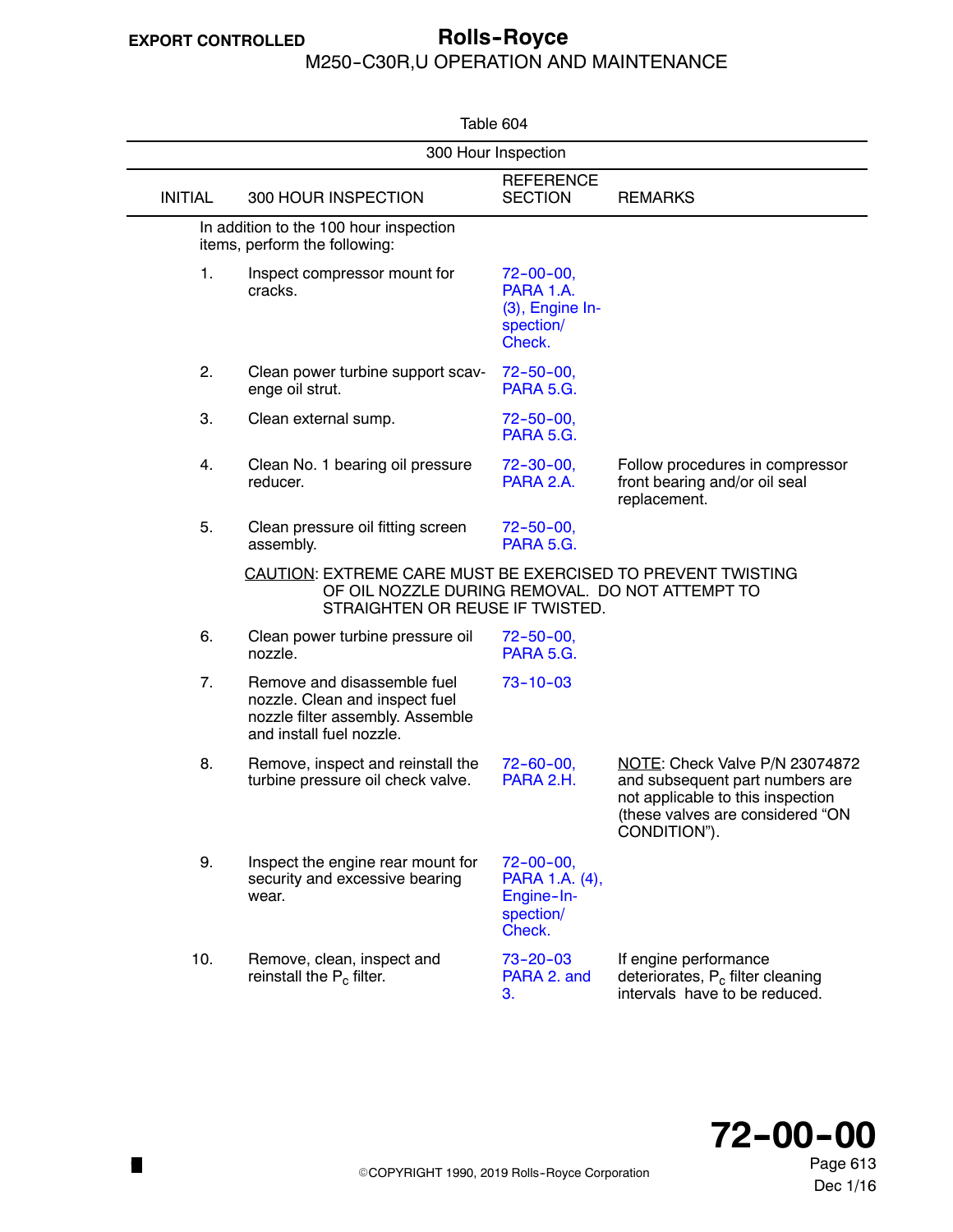M250--C30R,U OPERATION AND MAINTENANCE

<span id="page-7-0"></span>

| Table 604 (cont) |                                                                                                                                                                                                                                                                                                                                                                                                                                                       |                                                         |                                                                         |  |  |
|------------------|-------------------------------------------------------------------------------------------------------------------------------------------------------------------------------------------------------------------------------------------------------------------------------------------------------------------------------------------------------------------------------------------------------------------------------------------------------|---------------------------------------------------------|-------------------------------------------------------------------------|--|--|
| <b>INITIAL</b>   | 300 HOUR INSPECTION                                                                                                                                                                                                                                                                                                                                                                                                                                   | <b>REFERENCE</b><br><b>SECTION</b>                      | <b>REMARKS</b>                                                          |  |  |
|                  | WARNING: PROPER TIGHTENING OF ENGINE TUBING CONNECTION IS<br>CRITICAL TO FLIGHT SAFETY. CORRECT TORQUE VALUES MUST<br>BE USED AT ALL TIMES. EXCESSIVE TORQUE ON PNEUMATIC<br>SENSING SYSTEM CONNECTIONS RESULTS IN CRACKING OF THE<br>FLARE CAUSING AN AIR LEAK WHICH CAN CAUSE FLAME OUT,<br>POWER LOSS OR OVERSPEED.                                                                                                                                |                                                         |                                                                         |  |  |
| 11.              | On power and accessory gearbox<br>cover, check the applied torque on<br>all turbine and exhaust<br>support-to-gearbox retaining nuts.                                                                                                                                                                                                                                                                                                                 | $72 - 50 - 00$<br>para 1.B.                             | Torque must be 120-150 lb in.<br>$(14 - 17 \text{ N} \cdot \text{m})$ . |  |  |
| 12.              | Inspect the thermocouple assem-<br>bly (TOT/MGT).                                                                                                                                                                                                                                                                                                                                                                                                     | $77 - 20 - 01$ ,<br>Para 2.B.                           |                                                                         |  |  |
| 13.              | Visually inspect the outer<br>combustion case (sheet metal and<br>weld seams) for cracks. Pay<br>particular attention to the weld<br>seams in the area of the igniter<br>plugs, dummy plug, drain valves,<br>fuel nozzle bosses, armpit braze<br>patch and adjacent areas. Use a<br>bright light and mirror as<br>necessary. The OCC does not<br>have to be removed. Perform a<br>Leak Tec check for installed OCC's<br>and an FPI for removed OCC's. | 72-40-00, PA-<br>RA 2.B.(1),<br>$(2)$ , $(3)$ and $(4)$ |                                                                         |  |  |

| Table 605      |                                                                                                                                                                                                                                                                                                                                                       |                                    |                |  |  |
|----------------|-------------------------------------------------------------------------------------------------------------------------------------------------------------------------------------------------------------------------------------------------------------------------------------------------------------------------------------------------------|------------------------------------|----------------|--|--|
|                | 600 Hour Inspection                                                                                                                                                                                                                                                                                                                                   |                                    |                |  |  |
| <b>INITIAL</b> | 600 HOUR INSPECTION                                                                                                                                                                                                                                                                                                                                   | <b>REFERENCE</b><br><b>SECTION</b> | <b>REMARKS</b> |  |  |
| 1.             | Do the scavenge oil filter impend-<br>ing bypass function check per Fac-<br>et Service Bulletin No. 111089.1<br>(Ref. Rolls-Royce CSL 3116) for<br>all aircraft equipped with an exter-<br>nal scavenge filter system. Follow<br>the Facet instructions and time in-<br>tervals, or follow this recom-<br>mended inspection interval each<br>600 hrs. |                                    |                |  |  |



Page 614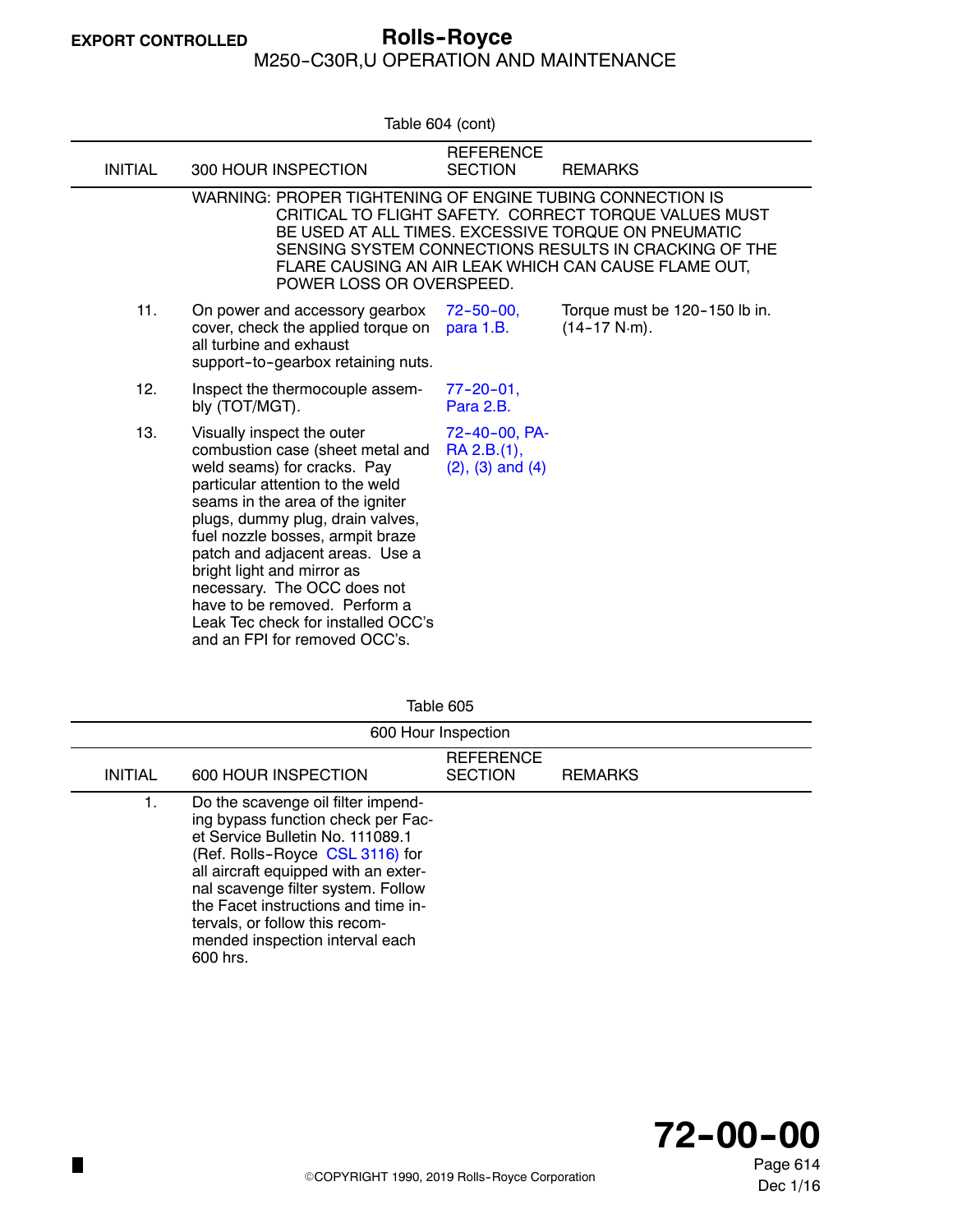### <span id="page-8-0"></span>**EXPORT CONTROLLED Rolls--Royce** M250-C30R,U OPERATION AND MAINTENANCE

| Table 606      |                                                                                                                                                                                                                        |                                                          |                                                                    |  |  |
|----------------|------------------------------------------------------------------------------------------------------------------------------------------------------------------------------------------------------------------------|----------------------------------------------------------|--------------------------------------------------------------------|--|--|
|                | 1500 Hour Inspection                                                                                                                                                                                                   |                                                          |                                                                    |  |  |
| <b>INITIAL</b> | 600 HOUR INSPECTION                                                                                                                                                                                                    | <b>REFERENCE</b><br><b>SECTION</b>                       | <b>REMARKS</b>                                                     |  |  |
| 1.             | Fuel control filter inspection.                                                                                                                                                                                        | $73 - 20 - 02$<br>PARA 5.A.                              |                                                                    |  |  |
| 2.             | Deleted                                                                                                                                                                                                                |                                                          |                                                                    |  |  |
|                |                                                                                                                                                                                                                        | Table 607                                                |                                                                    |  |  |
|                |                                                                                                                                                                                                                        | 750/2000 Hour Inspection                                 |                                                                    |  |  |
| <b>INITIAL</b> | 750/2000 HOUR INSPECTION<br>750 HOUR INSPECTION                                                                                                                                                                        | <b>REFERENCE</b><br><b>SECTION</b>                       | <b>REMARKS</b>                                                     |  |  |
|                | (M250-C30U Engine)<br>2000 HOUR INSPECTION<br>(M250-C30R, -C30R/1<br><b>ENGINES)</b>                                                                                                                                   |                                                          |                                                                    |  |  |
|                | The following inspections are required<br>every 750 hours time since last inspection<br>on M250-C30U engine and every 2000<br>hours since last inspection on<br>M250-C30R and -C30R/1 engines.                         |                                                          |                                                                    |  |  |
| 1.             | Remove and replace the low<br>pressure fuel filter element. Before<br>discarding filter, inspect for signs of<br>contaminants. If contaminants are<br>found, inspect the entire fuel<br>system and clean if necessary. | $73 - 10 - 05$                                           |                                                                    |  |  |
|                | Inspect the combustion liner.                                                                                                                                                                                          | $72 - 40 - 00$ ,<br>PARA 1.C.                            |                                                                    |  |  |
| 2.             | Examine the outer combustion<br>case for cracks using Leak-Tek<br>and/or Fluorescent Penetrant<br>Inspection (FPI).                                                                                                    | $72 - 40 - 00$ ,<br>PARA 2.B.(2),<br>$(3)$ , and $(4)$ . |                                                                    |  |  |
| З.             | Inspect the compressor discharge<br>air tubes.                                                                                                                                                                         | $72 - 40 - 00$<br>PARA 4.C.                              |                                                                    |  |  |
| 4.             | Remove and replace the low pres-<br>sure fuel filter element.                                                                                                                                                          | $73 - 10 - 05$ ,<br>PARA 2.                              |                                                                    |  |  |
| 5.             | Inspect the spur adapter gearshaft,<br>compressor rotor splined adapter<br>and associated impeller bore.                                                                                                               | $72 - 30 - 00$<br>PARA 4.B.(2)<br>4.C. and<br>4.E.       |                                                                    |  |  |
| 6.             | Inspect the turbine to compressor<br>coupling, turbine splined adapter,<br>power turbine inner shaft and<br>turbine shaft-to-pinion gear<br>coupling.                                                                  | $72 - 50 - 00$<br>PARA 5.A.<br>and $5.B.$                | Turbine to compressor coupling is<br>part of the turbine assembly. |  |  |